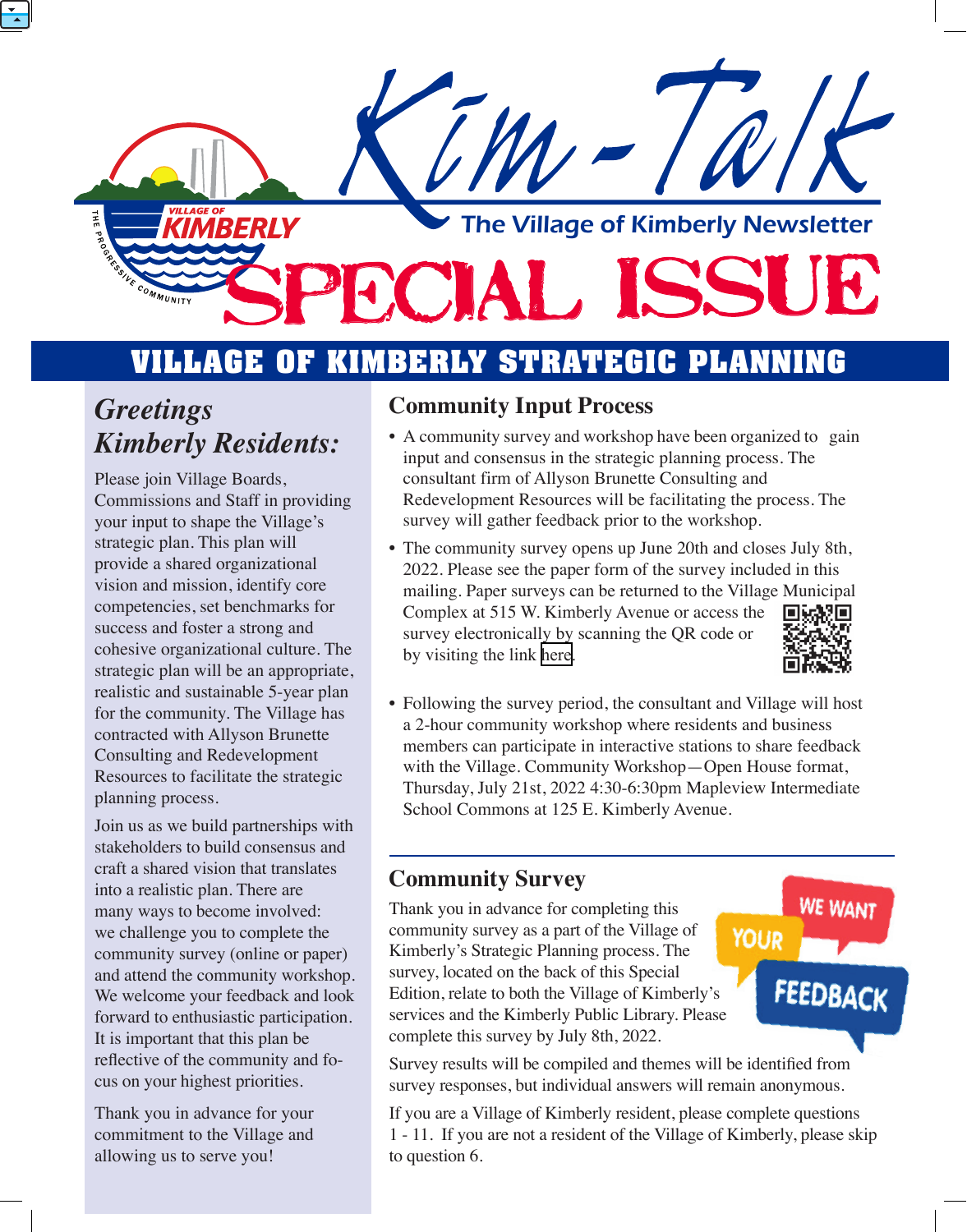

#### *IF YOU ARE NOT A RESIDENT OF THE VILLAGE OF KIMBERLY, PLEASE SKIP TO QUESTION 6.*

- **1. How long have you lived in the Village of Kimberly?** a. 20+ years b. 10-19 years c. 5-9 years d. 1-4 years e. Less than 1 year
- **2. The quality of the Kimberly School District is a major reason why people love living here but we want to know what else motivated you to call this community home. What are the top three things OTHER than the school district that you most value about Kimberly? (Please only select three!)**
	- a. Family and friends in Kimberly
	- b. Work located in Kimberly
	- c. Proximity to Appleton and the rest of the Fox Cities area
	- d. Quality of outdoor and indoor recreation opportunities in Kimberly (parks, trails, youth sports programs, YMCA) for all ages
	- e. Character-rich houses and strong neighborhood feel
	- f. Walkability and bikeability in the community
	- g. Quality of services the Village delivers
	- h. Affordability of housing and property taxes
	- i. General safety of the community
	- j. Other: 1. Other: 1. Other: 1. Other:

#### **3. When you think about where your property tax dollars are spent at the Village, what are your top priorities as a Village resident? Please indicate the importance of each item to you.**

|                                                                        | <b>MOST</b><br><b>Important</b><br>to Me | <b>VERY</b><br>Important<br>to Me | <b>SOMEWHAT</b><br>Important<br>to Me | <b>NOT THAT</b><br><b>Important</b><br>to Me |
|------------------------------------------------------------------------|------------------------------------------|-----------------------------------|---------------------------------------|----------------------------------------------|
| <b>Well-maintained Village streets</b>                                 |                                          |                                   |                                       |                                              |
| <b>Well-maintained Village sidewalks</b>                               |                                          |                                   |                                       |                                              |
| <b>Excellent public safety (Police, fire and EMS)</b>                  |                                          |                                   |                                       |                                              |
| Outdoor and indoor recreation programs and amenities                   |                                          |                                   |                                       |                                              |
| Reliable sewer and stormwater, high quality drinking water             |                                          |                                   |                                       |                                              |
| A good mix of businesses in the Village                                |                                          |                                   |                                       |                                              |
| Public Works services like leaf and brush pickup, bulk garbage removal |                                          |                                   |                                       |                                              |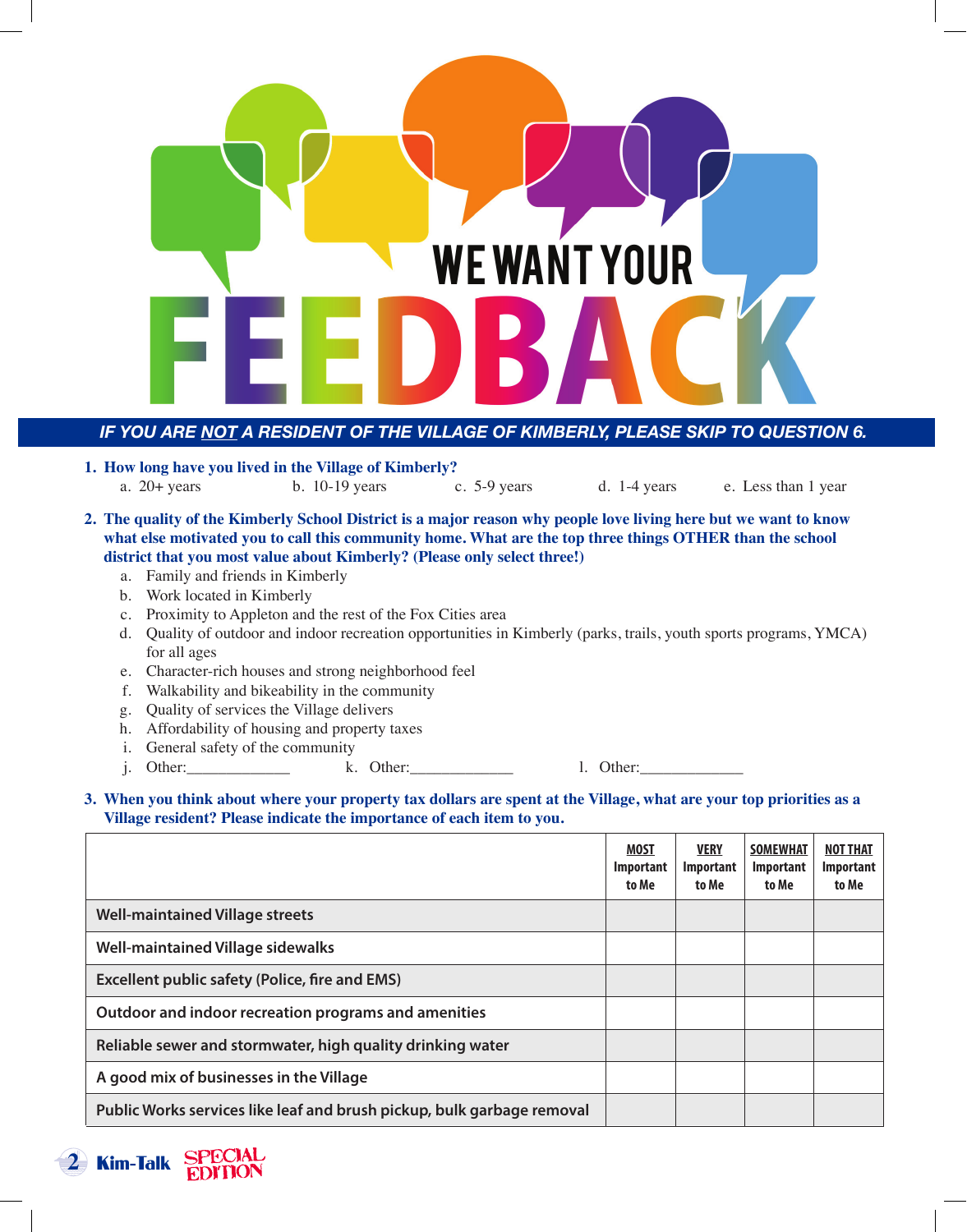#### **4. How informed do you feel you have been as a resident about the Mill Redevelopment Site?**

- a. Very well informed I knew what was happening and where to find more information.
- b. Somewhat well informed I kind of knew what was happening.
- c. Not that well-informed I was pretty unaware of what was happening.
- d. Not at all informed I had no idea anything was happening at the Mill site until it was underway.

#### **5. Where do you hear most of your information about what's happening in the Village of Kimberly? Please select all that apply.**

- a. Word-of-mouth from friends and family
- b. Social Media posts
- c. KimTalk Newsletter
- d. Times Villager Newspaper
- e. Post Crescent Newspaper
- f. WHBY Radio
- g. Village of Kimberly website
- h. Other:

*The following questions relate to the Kimberly Public Library – all library users are welcome to answer these questions!*

#### **6. Please tell us where you live:**

- a. Village of Kimberly, Outagamie County
- b. Village of Combined Locks, Outagamie County
- c. Village of Little Chute, Outagamie County
- d. Town of Buchanan, Outagamie County
- e. Village of Harrison, Calumet County
- f. City of Appleton, Calumet County
- g. City of Appleton, Outagamie County
- h. Other:

#### **7. How often do you visit the Kimberly Public Library?**

- a. Very often at least once per week (50+ visits).
- b. Often a couple times each month (13-20 visits).
- c. On occasion once every month or so (6-12 visits).
- d. Rarely a few times each year  $(5 \text{ or fewer visits}).$
- e. Never.

#### **8. Please select the statement that best describes your habits for physical library visits:**

- a. I visit ONLY the Kimberly Public Library.
- b. I primarily visit the Kimberly Public Library, but occasionally visit other nearby libraries.
- c. I visit the Kimberly Public Library and other local libraries about the same.
- d. I primarily visit another local library, and I also occasionally visit the Kimberly Public Library.
- e. I only visit another library and never use the Kimberly Public Library.
- f. I seldom or never visit thee library in Kimberly or anywhere else.

#### **9. The public library has a lot to offer. Check the services that you've used.**

- a. Collections (Books, magazines, media) for cardholder borrowing or onsite use
- b. Events for all ages (Concerts, classes, writing groups)
- c. Events for youth (Story hour, summer reading programs, performances)
- d. Hoopla for ebooks, downloadable audiobooks, music, and movie streaming
- e. Libby for ebooks, downloadable audiobooks and digital magazines
- f. Kanopy for video streaming
- g. Tumblebooks, animated ebooks for children
- h. Public internet computers
- i. Printing
- j. Faxing
- k. Laptops to borrow
- l. Wi-Fi hotspot lending program
- m. Ancestry.com Library edition
- n. Digitized and hard copy versions of Kimberly High School yearbooks
- o. Online Resources (Consumer Reports, online newspapers, practice tests)
- p. Free Wi-Fi
- q. Meeting Rooms
- r. Children's Play Area
- s. Friends of the Library Books and Candy Bar Sales

**10. What barriers might prevent you from using the library as often as you'd like? (Please select all that apply).**

- a. Service hours
- b. Location
- c. Fines
- d. Relevance of services offered
- e. Accessibility is a problem
- f. No barriers exist for me. I use the library as much as I want or need to.
- g. Other:
- **11. The Kimberly Public Library aspires to provide opportunities for life-long learning, promote reading and literacy, connect people in meaningful ways, and support community growth and development. With these basic principles in mind, what aspirations do you have for the Kimberly Public Library over the course of the next 3-5 years?**

**\_\_\_\_\_\_\_\_\_\_\_\_\_\_\_\_\_\_\_\_\_\_\_\_\_\_\_\_\_\_\_\_\_\_\_\_\_\_\_\_\_\_\_\_\_ \_\_\_\_\_\_\_\_\_\_\_\_\_\_\_\_\_\_\_\_\_\_\_\_\_\_\_\_\_\_\_\_\_\_\_\_\_\_\_\_\_\_\_\_\_ \_\_\_\_\_\_\_\_\_\_\_\_\_\_\_\_\_\_\_\_\_\_\_\_\_\_\_\_\_\_\_\_\_\_\_\_\_\_\_\_\_\_\_\_\_ \_\_\_\_\_\_\_\_\_\_\_\_\_\_\_\_\_\_\_\_\_\_\_\_\_\_\_\_\_\_\_\_\_\_\_\_\_\_\_\_\_\_\_\_\_ \_\_\_\_\_\_\_\_\_\_\_\_\_\_\_\_\_\_\_\_\_\_\_\_\_\_\_\_\_\_\_\_\_\_\_\_\_\_\_\_\_\_\_\_\_**